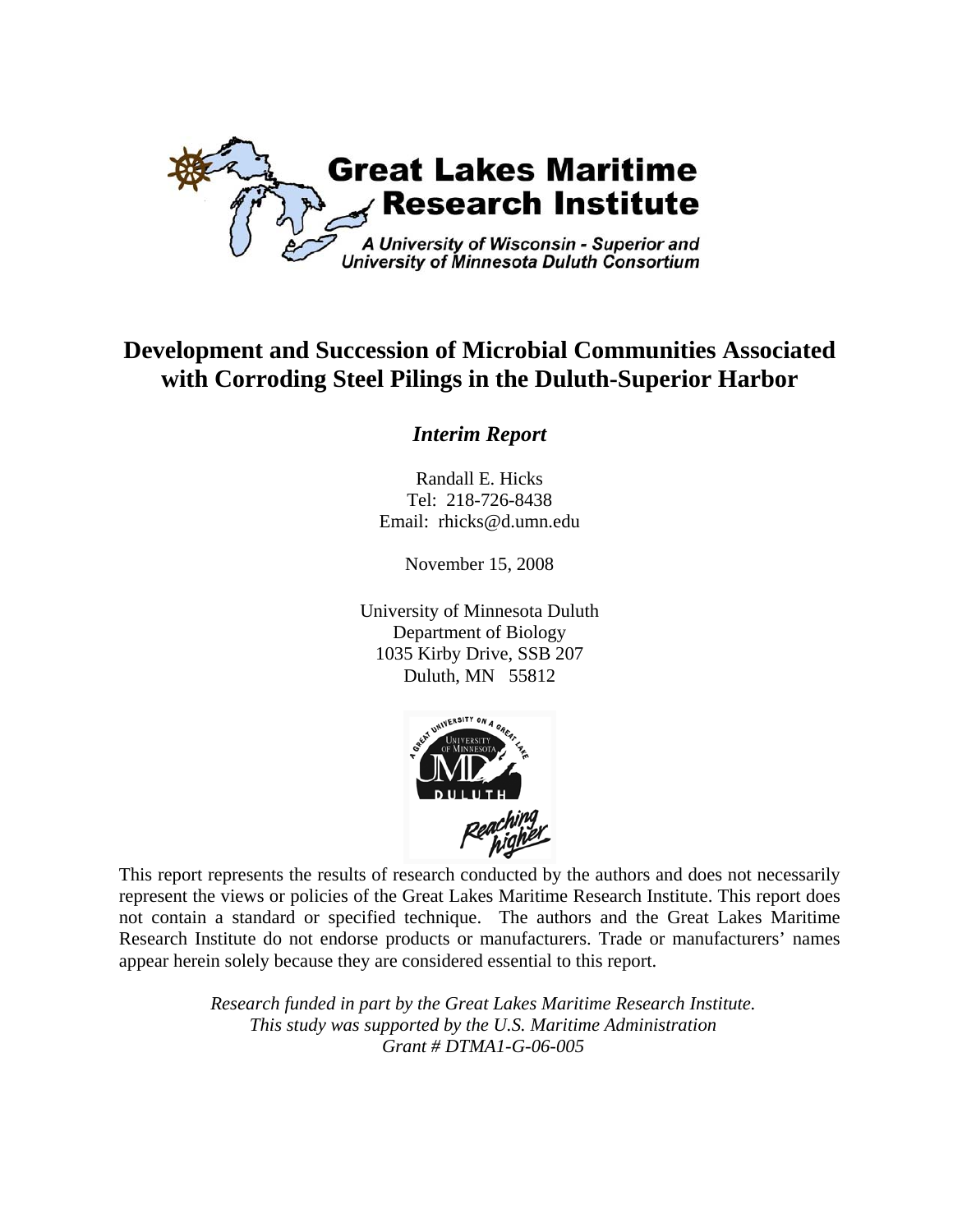#### **Executive Summary**

The overall objective of this research is to determine if corrosion of sheet steel pilings observed in the Duluth-Superior Harbor is accelerated by microbiologically influenced corrosion (MIC). The corrosion of sheet steel coupons was compared at six sites in the Duluth-Superior Harbor, ranging from a low corrosion site (Oliver Bridge), sites in the outer harbor (DSPA berth 4, Cutler Magner), to sites in the inner harbor (Midwest Energy, Hallett Docks 5 and 7) where corrosion is several times higher than expected in freshwater. Microbial biofilms that developed on the sheet steel coupons at these sites were sampled in August 2007 and again in October 2008. DNA was extracted from biofilms collected in 2007 and a preliminary comparison of the molecular diversity of these bacterial communities was completed using T-RFLP, a DNA fingerprinting method. This comparison revealed that different bacterial communities had developed on steel coupons from three sites in the inner and outer harbor during the first ten months of exposure. DNA has yet to be extracted from the samples collected in early October 2008. DNA fingerprints of the bacterial communities in these samples will be constructed, compared to each other to determine if different communities develop at various sites in the harbor affected by corrosion, and compared to samples collected from the same sites in 2007 to evaluate the development and succession of these communities. In addition, the structure of bacterial communities that develop on these steel coupons in the harbor will be compared to those that develop on identical coupons in the laboratory to help verify that a separate laboratory experiment mimic conditions that control the development of bacterial communities in the Duluth-Superior Harbor.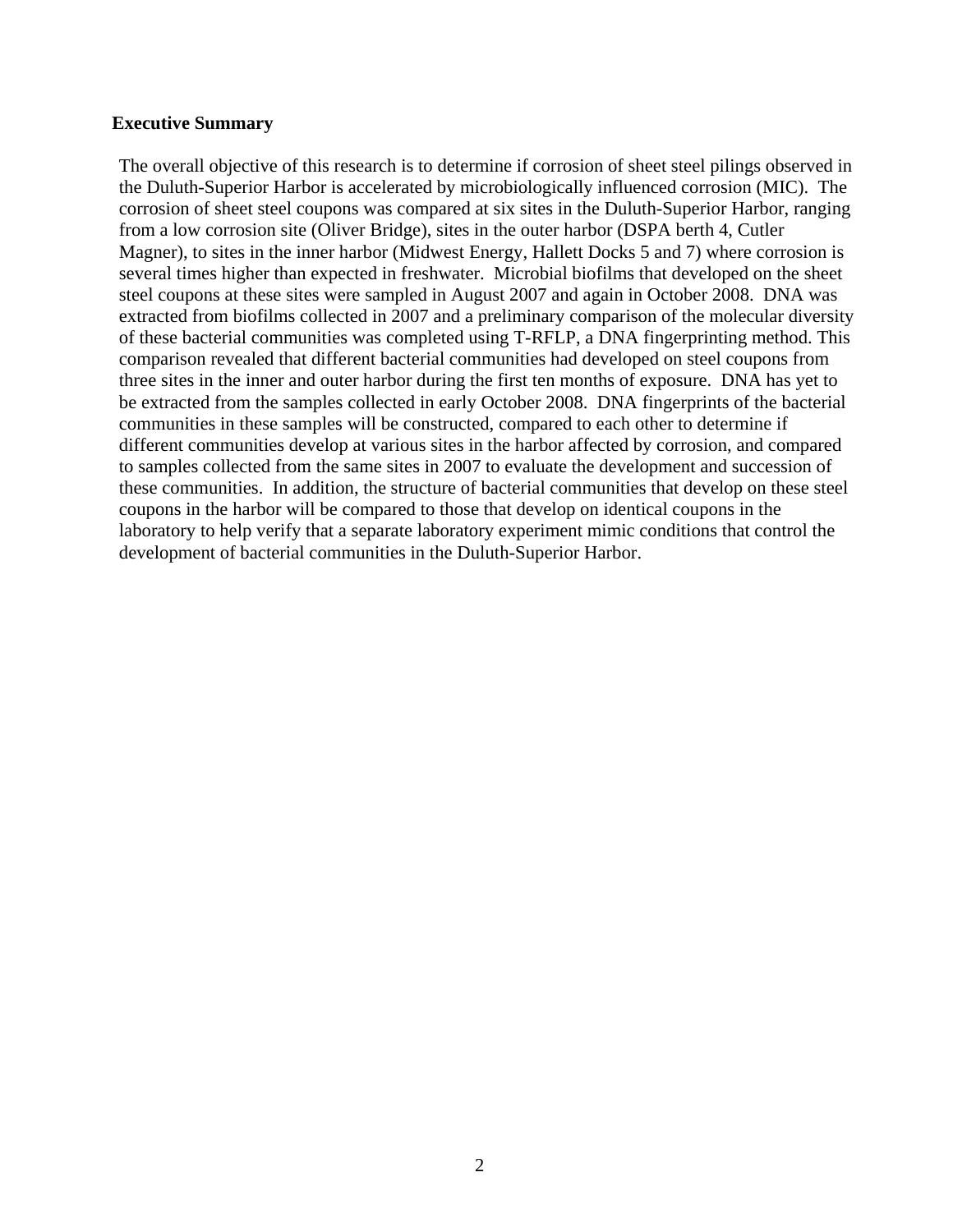#### **Introduction**

Steel sheet piling material used for docks, bridges and bulkheads in the Duluth-Superior Harbor (DSH) has been reported to be corroding at an accelerated rate (Marsh et al. 2005). The increased rate of corrosion appears to have begun in the late 1970's in the DSH and will require expensive replacement if the cause and possible remedies cannot be identified. About 20 kilometers of steel sheet piling appear to be affected in the DSH, which an initial analysis in 2005 estimated may cost more than \$100 million to replace (Marsh et al. 2005) but which now may cost more than twice as much as this initial estimate (A. Ojard, Duluth Seaway Port Authority, pers. comm.).

Most of the corrosion in the DSH is confined to the first 1.5 meters below the water line and decreases from 1.5 to 3 meters below the surface. Extensive zebra mussel colonization occurs on these pilings from about 3 m to the bottom of the steel pile, where little or no corrosion is observed. The steel sheet piling reported to be corroding at an accelerated rate has an orange rusty appearance characterized by blister-like, raised tubercles on the surface. These tubercles vary in diameter from a few millimeters to several centimeters and when removed, large and often deep pits (6 to 10 mm) are revealed in the steel piling, which is sometimes perforated. This pattern of corrosion is consistent with the appearance of corrosion caused by ironoxidizing bacteria (Hamilton 1985).

Three lines of evidence indicate that the rate of corrosion of steel materials is very fast in the DSH. First, the pit depths in steel pilings within this harbor are deeper than the average pit depths for comparable corroding materials in freshwater (Marsh et al. 2005). More recently in early September 2006, Bushman & Associates, Inc. (Bushman 2006) measured corrosion rates of 5 to 6 mils per year using a linear polarization resistance method at sites that appeared most affected by corrosion in the DSH. They indicated that these rates were considerably higher (approx. 2 to 12 times) than normally measured in potable waters and can only be explained by some factor accelerating the corrosion rate such as microbiologically influenced corrosion (MIC). Finally, orange corrosion tubercles rapidly appeared on unprotected steel sheet pilings that were replaced at the Superior Entry to the DSH during June and July 2006. By September 2006, there were already 2 to 3 mm deep pits below these corrosion tubercles on these steel sheet pilings

The corrosion in the DSH appears similar to accelerated low water corrosion (ALWC) reported during the past decade on marine steel pilings in the United Kingdom and Baltic Sea (Christie 2001, Graff and Seifert 2005), which may be accelerated by the action of sulfate-reducing bacteria. MIC is rarely caused by a single microbial group, but more often by consortia of microbes including iron-oxidizing and sulfate-reducing bacteria (Hamilton 1985, Rao et al. 2000, Starosvetsky et al. 2001). Thus, we examined bacterial communities in biofilms attached to sheet steel coupons at corroded sites and areas less affected by corrosion to understand the colonization and development of these communities and determine if differences in the composition of bacterial communities at these sites indicate the participation of different bacterial species in the accelerated corrosion process ongoing in the DSH.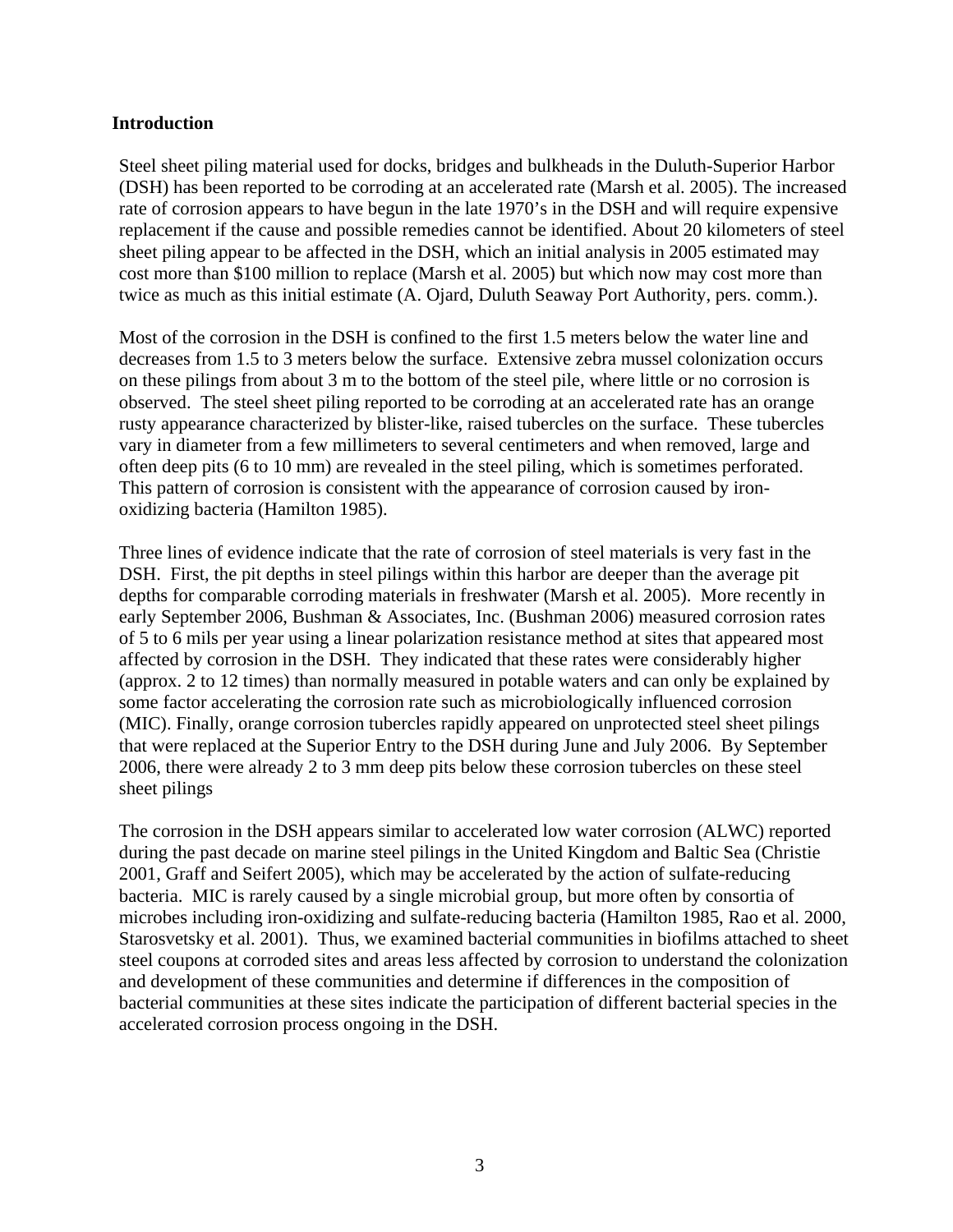The specific objectives of this project were to:

- 1. Sample microbial biofilm communities on sheet steel coupons over 16 months at six sites that span a spectrum of corrosive environments in the Duluth-Superior Harbor
- 2. Extract DNA from these microbial biofilms for molecular analyses
- 3. Compare the molecular diversity of the bacterial communities on these steel coupons using a community DNA fingerprinting method (T-RFLP) to understand the development of these communities and determine if specific types of communities are affiliated with high corrosion areas.

## **Methods**

Metal tray frames containing sheet steel coupons were attached 1 meter below the waterline to corroding structures at six sites in the DSH between October 3 and 17, 2006 by AMI Consulting Engineers (Fig. 1). These six sites span the spectrum of low to high corrosion environments in the DSH: Duluth Seaway Port Authority berth 4 (DSPA), Cutler Magner Co. dock (CM), Hallett Dock 5 (HD5), Hallett Dock 7 (HD7), Midwest Energy dock (MWE), and the Oliver Bridge (OB). Each tray contains eight (0.375 inch thick), rectangular steel coupons (4.5 x 7.5) inches) cut from hot rolled ASTM-A328 steel, the same material used to construct steel sheet pilings used for docks and bulkheads in many parts of this harbor. Each coupon was weighed on a certified scale to the nearest 0.1 gram before being placed in the harbor and isolated from the steel tray frame and other coupons with HDPE plastic spacers (Fig. 2).



Figure 1. Map showing locations of sheet steel coupon trays in the Duluth-Superior Harbor. [Map courtesy of AMI Consulting Engineers]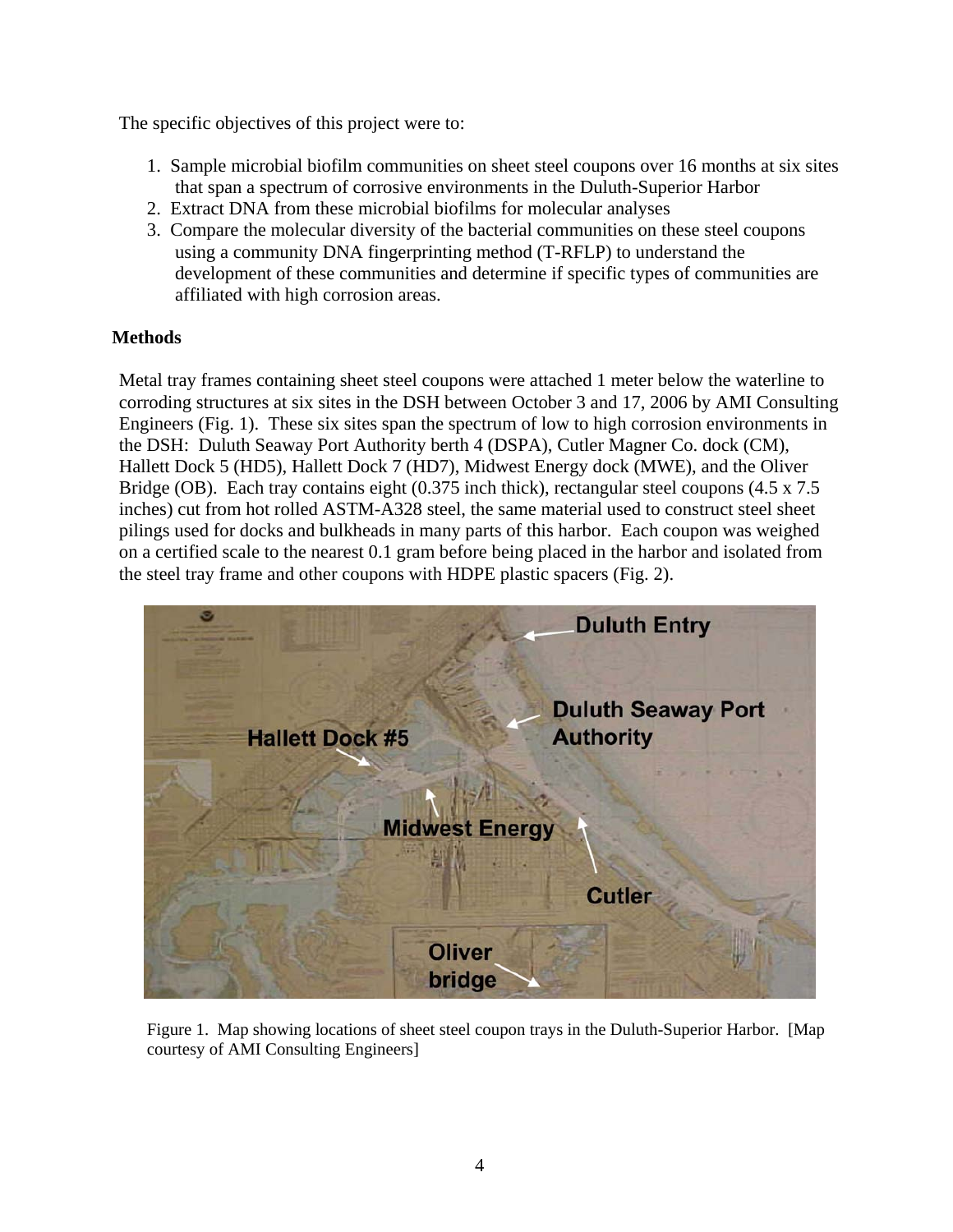A commercial diver from AMI Consulting Engineers, who installed the coupon frames for the U.S. Army Corps of Engineers, recovered two steel coupons from each site on August 14, 2007 and again on October 8, 2008. All coupons were transported to the laboratory in water from which they were collected. Photographs were taken of both sides of each coupon to visually document the extent of corrosion.



Figure 2. Photograph of metal tray frame and sheet steel coupons (separated by white HDPE spacers) before being installed in the Duluth-Superior Harbor during October 2006. [Photograph courtesy of AMI Consulting Engineers]

## *Sampling microbial biofilms –*

Microbial biofilm material was removed from the first coupon from each site to analyze the diversity and development of bacterial communities attached to these steel sheets. On 14 August 2007, six replicate subsamples were scrapped from each coupon, three from each side. A metal weighing spatula was used to scrap material from a 6 x 11.5 cm area. Material from each replicate was placed in a sterile 50 ml plastic centrifuge tube with a rinse of Milli-Q water used to clean the scrapped replicate surface. Each subsample was frozen at -20°C until DNA was extracted. On the same day coupons were collected in October 2008, biofilm material was scrapped from both surfaces of each coupon with an acrylic scraper, and rinsed into a sterile plastic trough with Milli-Q water. Afterwards, the coupon surfaces were brushed with a toothbrush and rinsed again with Milli-Q water. The combined scrapings and rinses from each of the coupons were transferred to sterile 50 ml plastic centrifuge tubes and frozen at -20°C until DNA can be extracted.

Dr. Brenda Little (Naval Research Laboratory, Stennis Space Center, MS) is examining microbial biofilm communities and corrosion products on the second coupon from each site using an environmental scanning electron microscopy. Afterwards, both coupons from each site will be returned to AMI Consulting Engineers, scrubbed clean of all biological material, digested for 10 min. at 24°C using the ASTM C.3.5 digestion protocol for removing biological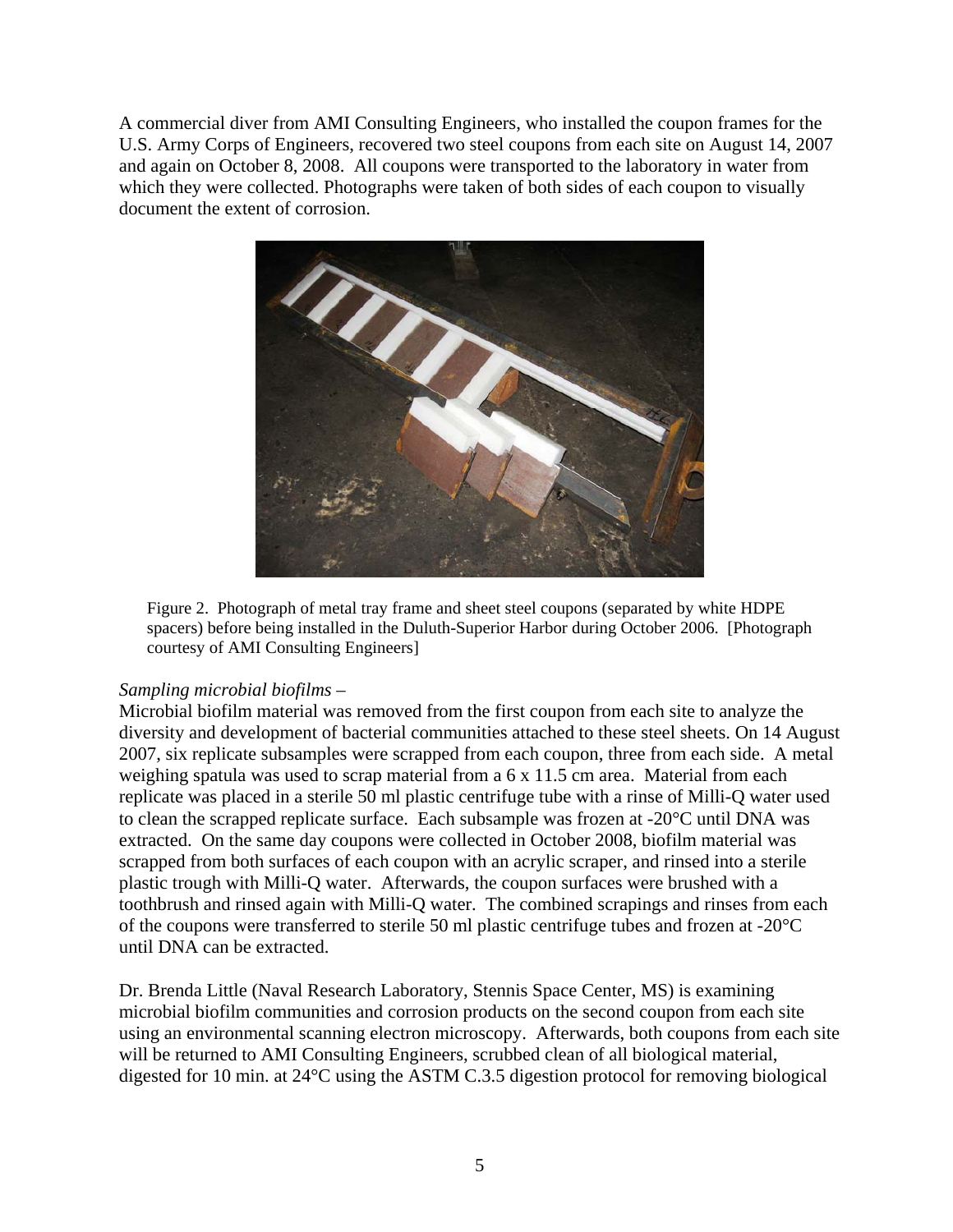material, corrosion pits will be counted, and then the coupons will be reweighed to estimate the weight loss of due to corrosion.

## *Microbial community DNA extraction –*

Total DNA extracted directly from microbial biofilm samples was used for 16S rDNA-based T-RFLP analysis to identify differences in bacterial communities on coupons from all sites. Total DNA in microbial biofilms (3 replicates each) on steel coupons collected from each of the six sites sampled in 2007 (18 total samples) was extracted using an UltraClean Soil DNA Kit (MoBio Laboratories, Inc.) following the instructions of the manufacturer. Nucleic acid concentrations and purity were determined spectrophotometrically by measuring absorbance with a Nanodrop spectrophotometer. Samples removed from the coupons recovered during October 2008 are still being processed. DNA will be extracted and purified from these samples using the same procedure.

## *T-RFLP community DNA fingerprinting –*

Terminal restriction fragment length polymorphism (T-RFLP) analysis, a community DNA fingerprinting technique, was used to distinguish bacterial communities collected from different sites based on the size of terminal fragments of 16S rRNA genes following restriction endonuclease digestion (Braker et al. 2001, Moeseneder et al. 1999). A preliminary analysis has been completed for biofilm samples recovered from coupons collected on August 14, 2007. I have requested an extension for this project, so DNA can be extracted and T-RFLP analyses can be completed for biofilm samples recovered from steel coupons collected from the six sites in the DSH on October 8, 2008.

A PCR primer set (27F, 1492R) specific for the Bacteria domain (Lane 1991, Reysenbach et al. 1994) was used to directly amplify the 16S rDNA gene in DNA extracted from microbial biofilms. The forward primer was labeled on the 5' end with 6-carboxyfluorescein (6-FAM). Integrated DNA Technologies (IDT) synthesized all oligonucleotide primers. DNA from coupon biofilms in 2007 was amplified using puReTaq Ready-To-Go PCR beads and 25 pmol of each primer with a BioRad DNA Engine thermal cycler. The reaction conditions were 94°C for 3 min followed by 35 cycles of: 94°C for 1.5 min, 60°C for 1.5 min, and 72 °C for 2 min. After 35 cycles, extension was continued at 72°C for 7 min and then the samples were cooled to 4°C until further analysis. DNA from *E. coli* was used as a positive bacterial control. In addition to blanks (containing no DNA template), DNA from *Sulfolobus solfataricus* (ATCC 35091), an archaeal microorganism, was used as a negative control. PCR reaction mixtures containing bacterial rDNA products of the expected size (~ 1,500 base pairs, visualized on 1.5% agarose gels) were cleaned with a MoBio UltraClean PCR Clean-Up Kit.

Cleaned PCR products (200 ng) were then digested at 37°C for at least 3 h with *Hae*III or *Rsa*I. The restriction fragments were precipitated, dried, and redissolved in 10  $\mu$ l of sterile, nuclease free water. The sizes of the terminal restriction fragments in these digests were determined on an ABI DNA sequencer in the GeneScan mode at the University of Minnesota BioMedical Genomics Center. The pattern of terminal restriction fragments from each sample was imported into the BioNumerics statistical software package (Anonymous 2005). The molecular weights (in base pairs) of peaks in individual samples were normalized to internal molecular weight standards (MapMarker®-1000 standard).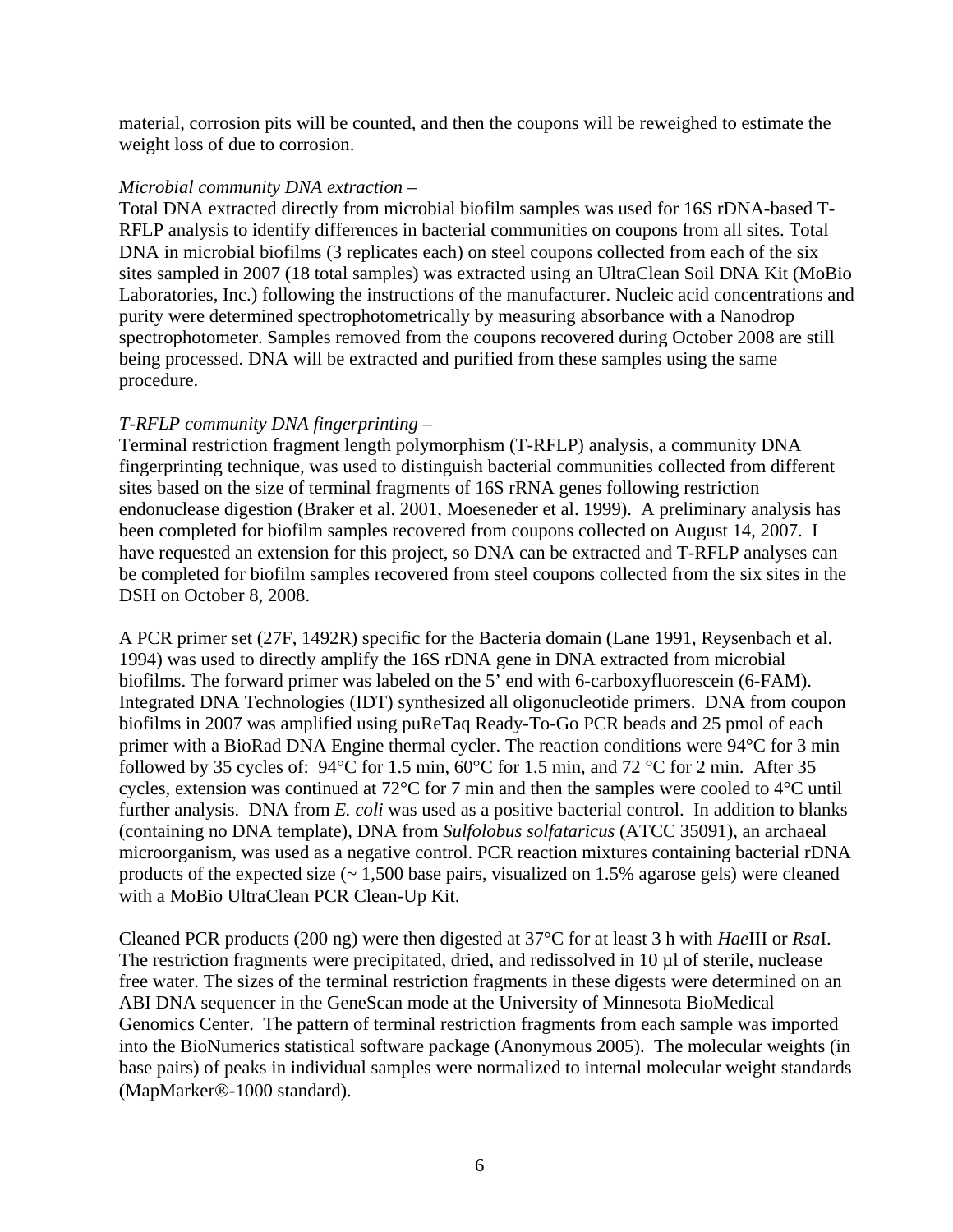Afterwards, a preliminary analysis was conducted for samples collected in August 2007 to compare differences in the bacterial biofilm communities at three sites in the harbor (DSPA, Cutler Magner, Hallett Dock 7). Dendrograms showing the similarity of bacterial communities in these samples were constructed with the BioNumerics statistical software package using Pearson correlations and the UPGMA clustering method. Similarities between different samples were calculated based on Pearson correlations of terminal restriction fragment patterns between 50 and 1,000 base pairs in size.

## **Results and Discussion**

Community DNA fingerprints based on a preliminary T-RFLP analysis (Fig. 3) indicated that bacterial biofilm communities collected from steel coupons in the inner harbor (DSPA, Cutler Magner) were different than the bacterial community composition of biofilm collected at one site in the inner DSH (Hallett Dock 7) during August 2007.



Figure 3. Similarity of bacterial biofilm communities on steel coupons after exposure for 10 months (on August 14, 2007) at inner harbor (Hallett Dock 7) and outer harbor (DSPA, Cutler Magner) sites in the Duluth-Superior harbor. T-RFLP analysis of *Hae*III digests of bacterial 16S rDNA PCR products. Similarities are based on Pearson correlations of terminal restriction fragment sizes between 50 and 1,000 base pairs.

After DNA is extracted from steel coupon biofilm samples recovered in October 2008, similar DNA fingerprint comparisons will be completed for bacterial biofilms attached to steel coupons at various sites in the harbor. Comparisons of the composition of bacterial communities on steel coupons in 2007 and 2008 will also be completed to investigate the development and succession of bacterial biofilms at each site in the DSH. Finally, the composition of bacterial biofilm communities on steel coupons placed in the DSH will be compared to the composition of bacterial communities that develop on identical coupons in a separate laboratory study, which is investigating factors that may control corrosion of sheet steel pilings in the DSH.

*Preliminary Conclusions –* 

• The surfaces of sheet steel coupons were covered by complex microbial biofilms and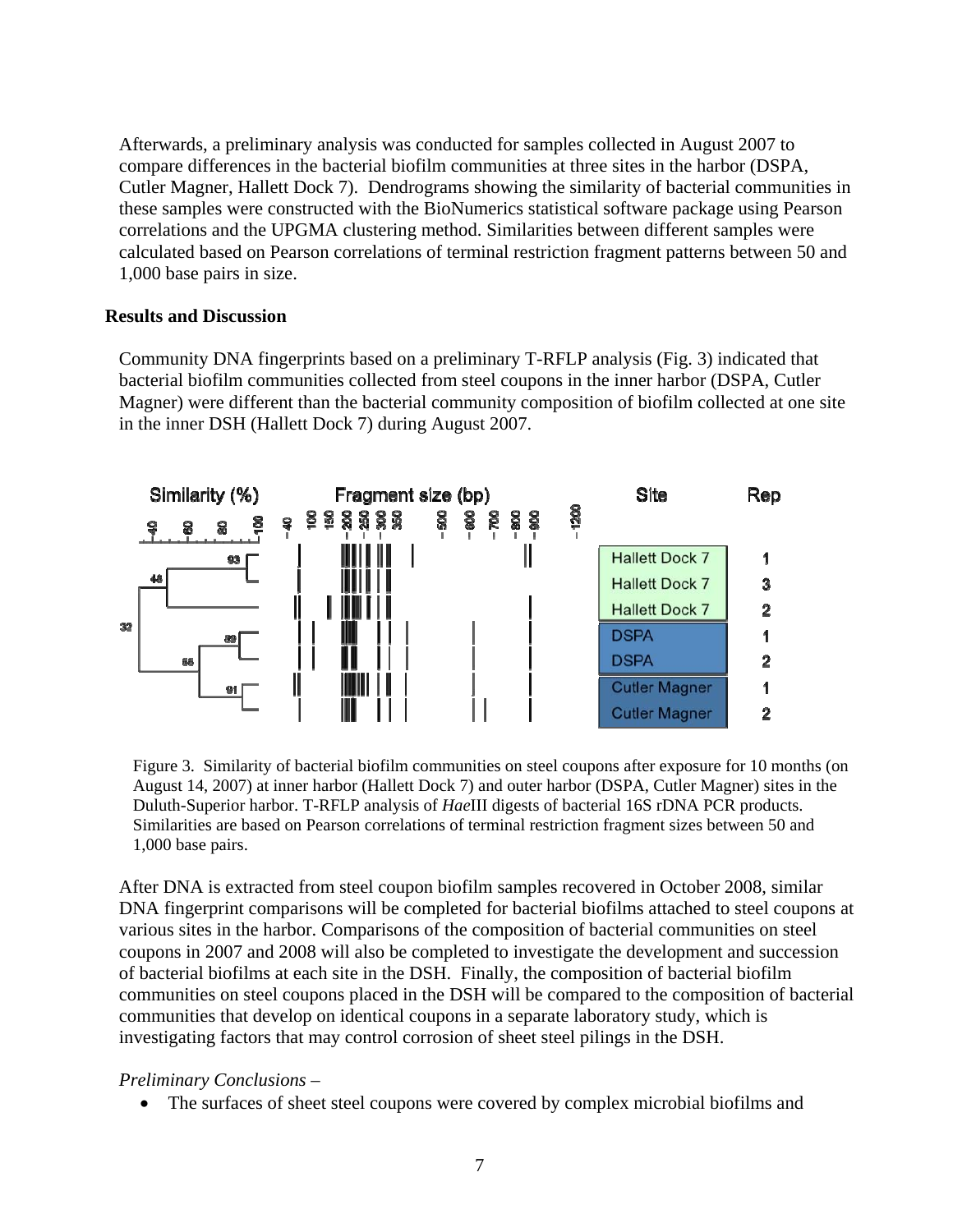corrosion tubercles appeared within 10 months after exposure to harbor water.

- After 10 months of exposure, bacterial biofilm communities appear to be different on steel coupons incubated at outer (DSPA, Cutler-Magner) and inner harbor sites (Hallett Dock #7) in the Duluth-Superior harbor.
- Future analyses will evaluate how bacterial biofilm communities develop on sheet steel in the DSH and determine if the composition of attached bacterial communities affiliated with low and high corrosion areas in this harbor are different.

## **Dissemination of Study Results**

1. Publications

None to date

- 2. Presentations
	- Hicks, R. E. 2008. Microbial Aspects of Corrosion in the Duluth-Superior Harbor. Natural Resources Research Institute Muffin Meeting, Duluth, MN. April 15, 2008 (oral presentation)
	- Hicks, R. E. 2008. Microbial Aspects of Corrosion in the Duluth-Superior Harbor. Propeller Club, Superior, WI. April 25, 2008 (oral presentation)
	- Bostrom, J. 2008. Microcosm Experiment. US Army Corps of Engineers Harbor Technical Advisory Committee, Duluth, MN. June 3, 2008 (oral presentation)
	- Little, B. J., J. S. Lee, R. I. Ray, J. Bostrom, J. M. Bergin, and R. E. Hicks. 2008. The Potential role of Iron-Oxidizing Bacteria in the Corrosion of Carbon Steel Pilings in a Freshwater Harbor. EUROCORR 2008, Edinburgh, Scotland. Sept. 11-17, 2008 (oral presentation)
	- Hicks, R. E. 2008. Development and Succession of Microbial Communities Associated with Corroding Steel Pilings in the Duluth-Superior Harbor. GLMRI Annual Affiliate Meeting, Superior, WI. Sept. 26, 2008 (oral presentation)
	- Hicks, R. E., J. M. Bergin, J. Bostrom, R. I. Ray, and B. J. Little. 2008. Structure of Bacterial Communities Associated with Accelerated Corrosion of Port Transportation Infrastructure.  $17<sup>th</sup>$  International Corrosion Congress, Las Vegas, NV. October 6-10, 2008 (oral presentation)

## 3. Other

Bostrom, J. Microbial Corrosion of Steel Structures in the Duluth-Superior Harbor (tentative title). M.S. Thesis, Integrated Biosciences Graduate Program, University of Minnesota Duluth (in progress)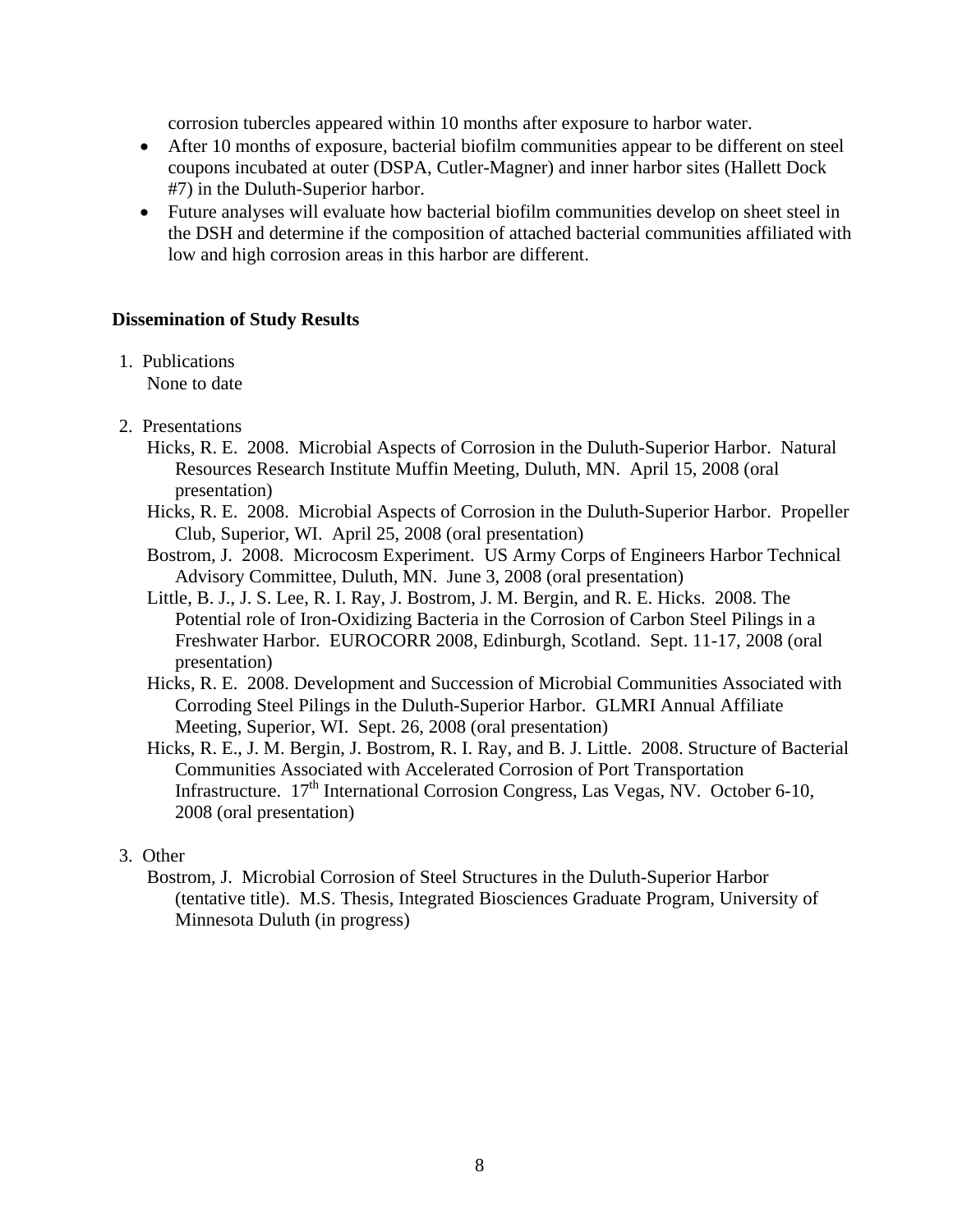#### **References**

Anonymous. 2005. *BioNumerics Manual (v. 4.5)*. Applied Maths, Inc., Austin, TX. 323 p. Braker, G., H. L. Ayala-Del-Rio, A. H. Devol, A. Fesefeldt, and J. M. Tiedje. 2001.

- Community structure of denitrifiers, *Bacteria*, and *Archaea* along redox gradients in Pacific northwest marine sediments by terminal restriction fragment length polymorphism analysis of amplified nitrite reductase (*nir*S) and 16S rRNA genes. Appl. Environ. Microbiol. 67:1893-1901.
- Bushman, J. B. 2006. Report to AMI Consulting Engineers about corrosion rates in the Duluth-Superior Harbor during 2006. (unpublished report dated Sept. 10, 2006 from Bushman & Associates, Inc., Corrosion Consultants).
- Christie, J. B. 2001. *Concentration corrosion of berths and jetties, The threat to our maritime transportation infrastructure*. Aberdeen Harbour Board Report, Aberdeen, UK. 5 p.
- Graff, M., and O. Seifert. 2005. *ALWC on a jetty: A case history from discovery to repair*. Second International Conference on Accelerated Low Water Corrosion, June 21-22, 2005, Liverpool, England. 5 p.
- Hamilton, W. A. 1985. Sulfate-reducing bacteria and anaerobic corrosion. Ann. Rev. Microbiol. 39:195-217.
- Lane, D. J. 1991. 16S/23S rRNA sequencing. Pp. 115-175 in *Nucleic Acid Techniques in Bacterial Systematics*, E. Stackebrant and M. Goodfellow (eds.). John Wiley and Sons, Chichester. UK.
- Marsh, C. P., J. Bushman, A. D. Beitelman, R. G. Buchheit, and B. J. Little. 2005. *Freshwater Corrosion in the Duluth-Superior Harbor - Summary of the Initial Workshop Findings*. Special publication ERDC/CERL SR-05-3, U.S. Army Corps of Engineers.
- Moeseneder, M. M., J. M. Arrieta, G. Muyzer, C. Winter, and G. J. Herndl. 1999. Optimization of terminal-restriction fragment length polymorphism analysis for complex marine bacterioplankton communities and comparison with denaturing gradient gel electrophoresis. Appl. Environ. Microbiol. 65:4333-4339.
- Rao, T. S., T. N. Sairam, B. Viswanathan, and K. V. K. Nair. 2000. Carbon steel corrosion by iron-oxidizing and sulphate reducing bacteria in a freshwater cooling system. Corrosion Sci. 42:1354-1360.
- Reysenbach, A. -L., G. S. Wickham, and N. R. Pace. 1994. Phylogenetic analysis of the hyperthermophilic pink filament community in Octopus Spring, Yellowstone National Park. Appl. Environ. Microbiol. 60:2113-2119.
- Starosvetsky, D., R. Armon, J. Yahalom, and J. Starosvetsky. 2001. Pitting corrosion of carbon steel caused by iron bacteria. Int. Biodeterioration & Biodegradation 47:79-87.